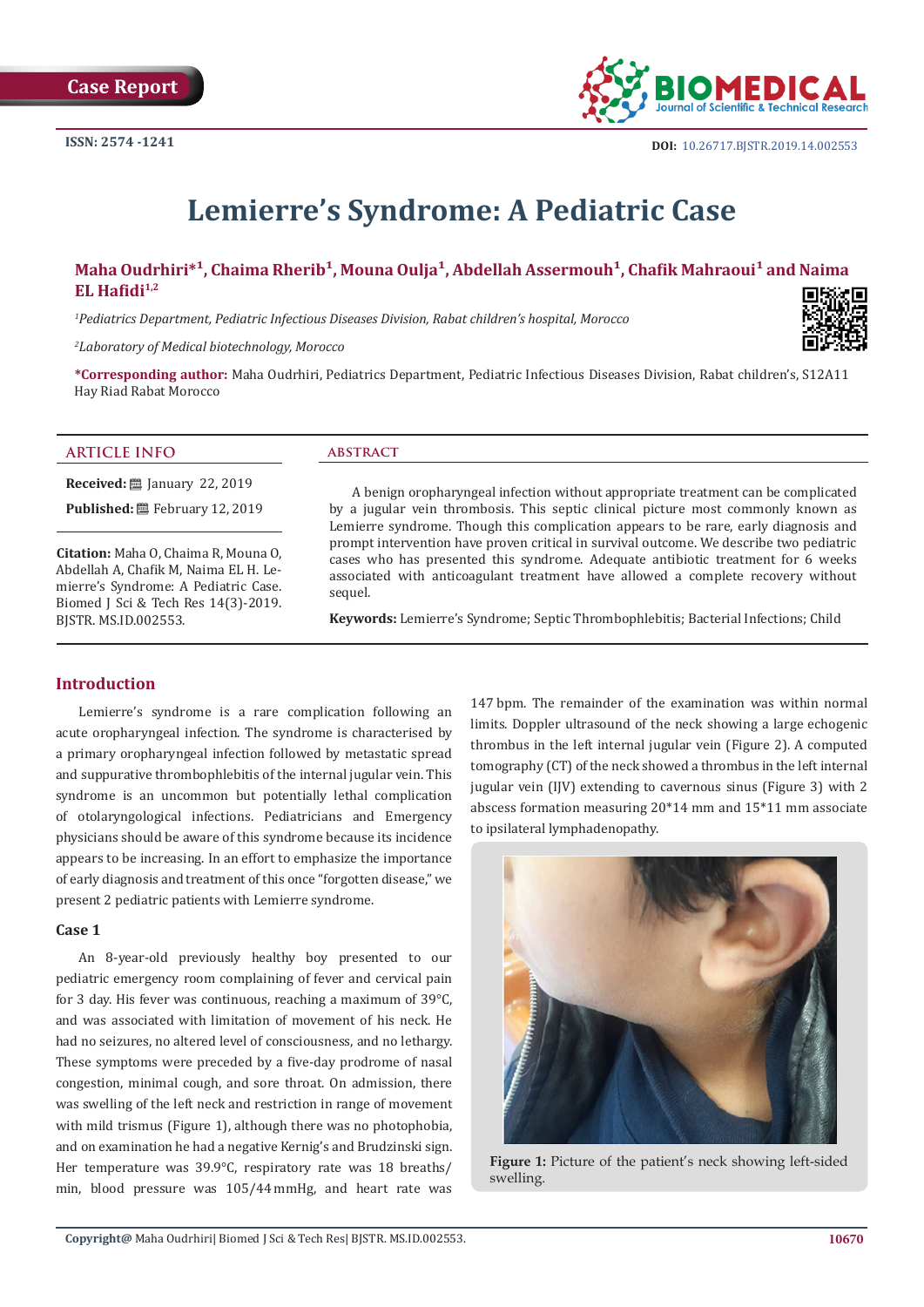

**Figure 2:** Doppler ultrasound of the neck showing a large echogenic thrombus in the left internal jugular vein.



**Figure 3:** A computed tomography of the neck showed a thrombus in the left internal jugular vein with 2 abscess formation.

Initial laboratory investigations showed leucocytosis (white cell count  $13.7 \times 109/L$ ) and an elevated C-reactive protein (CRP). His blood culture was positive for group A Streptococcus within 48 hours. The patient was started antibiotic therapy intravenous: ceftriaxone and metronidazole. In view of the extensive venous thrombosis involving left internal jugular veins with extension to the cavernous sinus, he was started on anticoagulation. He was treated with subcutaneous low molecular weight heparin for 6 weeks. The patient had a rapid response to therapy. he had recovered completely after discharge and his Doppler ultrasonography was normal.

## **Case 2**

A 13 months old boy with no significant medical history was admitted with a 1-week history of fevers, after an episode of pharyngitis. Her illness initially started with fever, odynophagia, and swelling in the neck. His parents administered him without a medical prescription of cefixime then amoxicillin clavulanic acid. On examination, the child was febrile but hemodynamically stable. There was a large left neck mass,  $2 \times 3$  cm in size which

was warm and tender with overlying erythema with torticollis. There was no palpable lymphadenopathy and the tonsils were not enlarged or deviated. He was well looking, well hydrated, and had negative meningeal signs. Examinations of the other systems were unremarkable. A computed tomography (CT) scan of the patient's neck demonstrated thrombosis of the left internal jugular vein with abscess parapharyngeal without bone lysis (Figure 4). Initial laboratory tests revealed a white cell count of  $23.5 \times 109/L$ (neutrophils  $17.9 \times 109/L$ ), red blood cell count of  $5 \times 1012/L$ , platelet count of 584  $\times$  109/L, C-reactive protein levels of 123 mg/L, and hypochromic microcytic anemia with hemoglobin levels of 10.1 g/dL.



**Figure 4:** A computed tomography (CT) scan of the patient's neck demonstrated thrombosis of the left internal jugular vein with abscess parapharyngeal without bone lysis.

The child was initially started on ceftriaxone upon admission. However, the above findings increased the suspicion of Lemierre's syndrome, and therefore metronidazole and enoxaparin were added. Multiple repeated blood cultures (including specific anaerobic ones) were obtained during the admission, all of which were negative. The patient clinically improved while on treatment, did not require surgical drainage and was ultimately discharged with a total of 6 weeks of antibiotics and anticoagulation.

# **Discussion**

Described by Lemierre in 1936, septic phlebitis of the internal jugular vein secondary to oropharyngeal infection, or Lemierre's syndrome, is extremely rare [1]. In the post antibiotic era, it was named the "forgotten disease" until recently, when it started presenting more frequently and uniquely. This apparent increase in the incidence may be due to antibiotic resistance or changes in antibiotic prescription patterns and overconsumption nonsteroidal anti-inflammatory drugs during ENT infections, and decreased tonsillectomy since the 1970s [2,3]. A constellation of clinical history, examination, microbial isolate, and radiologic findings of thrombosis is used to label the patient with LS. It is characterized by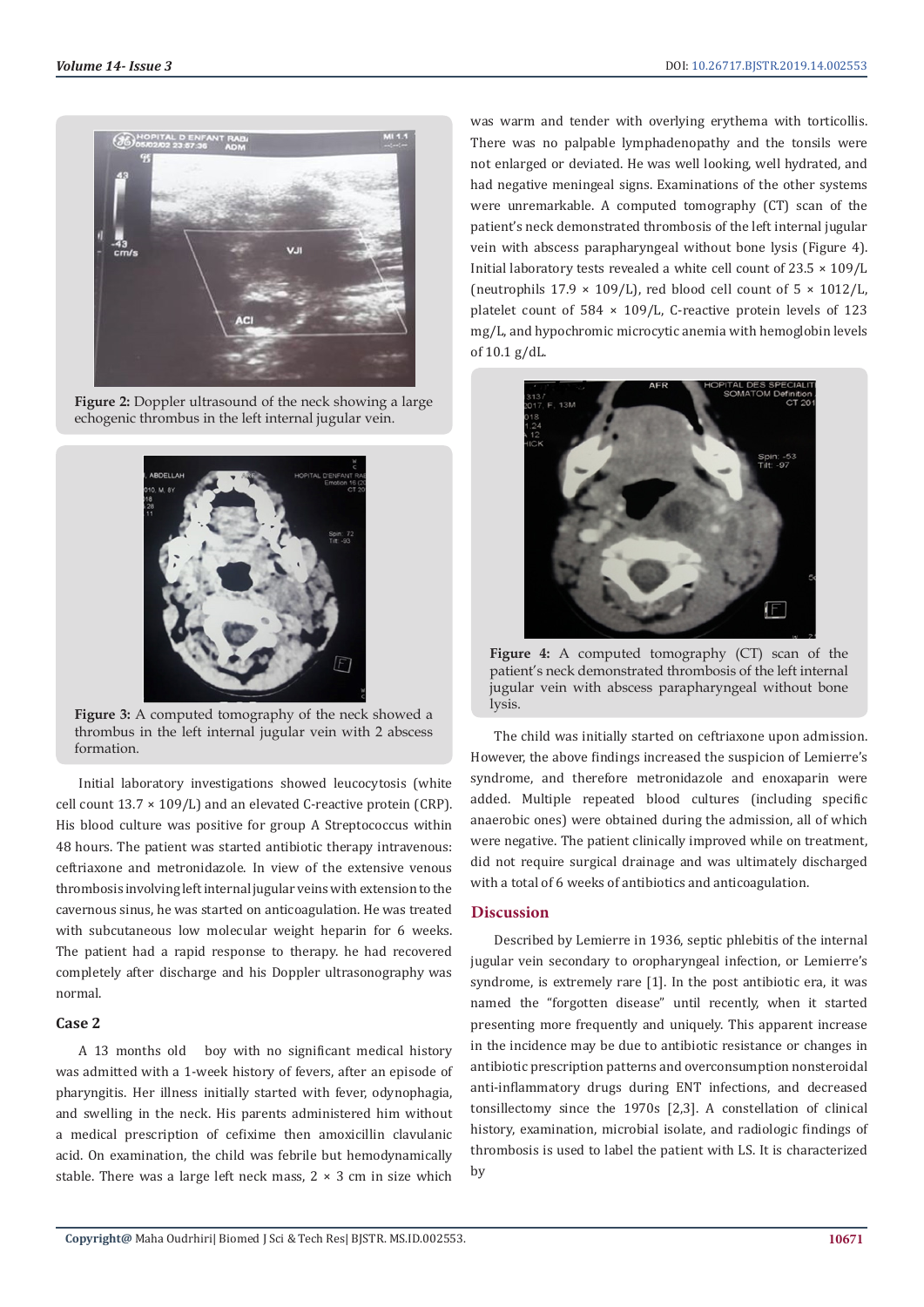a) a history of recent oropharyngeal infection,

b) clinical or radiological evidence of internal jugular vein thrombosis (IJVT), and

c) isolation of a pathogen [4].

The aetiological agent is typically anaerobic bacteria of the genus Fusobacterium. A comprehensive review of the literature on bacterial ecology involved in this syndrome found several species of Fusobacterium (funduliform, specians, nucleatum), Streptococcus (group A, B, C, oralis, constellatus, intermedium), Staphylococcus (methicillin-sensitive / resistant aureus, epidermidis) [5,6], of Enterococcus, Proteus mirabillis, Klebsiella pneumoniae, of Pseudomonas aeruginos (5). Many cases with negative cultures was reported (4,6).

The possible causes of this diagnostic outcome, including length of time needed for cultures to grow and suppression of growth because of prior antibiotic use, which would include our patient (case 2) [7]. As there is no set standard diagnostic criterion for Lemierre's syndrome, we strongly recommend that providers rely on their clinical judgment especially considering the rarity of this condition and possible variants. An enhanced computed tomographic scan of the neck is the technique of choice to demonstrate the thrombosis of the internal jugular vein [8]. LS is rare but very devastating disease and is on the rise. Pediatricians should be very vigilant in recognizing and managing it. The mechanism of clot formation, especially in the internal jugular veins, is secondary to an inflammatory and septic process. Patients are not generally at increased risk for coagulopathy. LS complications are responsible for morbidity and mortality important in the absence of rapid introduction of anti-infective treatment [9]. Indeed, the risk of dissemination septic is directly correlated with the time to treatment [10].

Like all infections, the optimal antibiotic regimen depends on the source of infection. Initial management should include coverage with broad-spectrum antibiotics. Acceptable antibiotic regimens include high-dose ceftriaxone along with metronidazole or clindamycin monotherapy (11). Vancomycin can be added if suspicion or prevalence of methicillin-resistant Staphylococcus aureus is high. Minimal therapy seems to include at least 2 to 4 weeks of IV antibiotics followed by another 2 to 4 weeks of oral therapy. Currently, there is no consensus opinion on the use of anticoagulation in patients with Lemierre syndrome complicated by septic internal jugular thrombosis and embolism [11]. Case series have reported 21%-30% of patients are treated with anticoagulation. A few authors have advocated for the use of anticoagulants in all cases of Lemierre's syndrome. Others have recommended anticoagulation only if thrombosis extends into

the cerebral sinuses or if there has been no improvement in symptoms with antibiotic therapy alone [12]. Surgical involvement is usually a last step in the process. Surgery may be indicated for complications of Lemierre syndrome, such as loculated empyemas, brain abscesses, pulmonary abscesses, retropharyngeal abscesses, or other adverse sequelae (13). Successful management rests on the awareness of the condition, a high index of suspicion, and a multidisciplinary team approach [13].

#### **Conclusion**

Lemierre's syndrome is rare but needs to be identified early in the course. He must be evoked in front of any oropharyngeal infection accompanied by lateral neck pain. Treatment is not consensual but large antibiotic therapy associated with anticoagulation seems effective.

#### **References**

- 1. [Lemierre A \(1936\) On certain septicaemias due to anaerobic organisms.](https://www.scirp.org/(S(351jmbntvnsjt1aadkposzje))/reference/ReferencesPapers.aspx?ReferenceID=1681765) [Lancet 1: 701-703.](https://www.scirp.org/(S(351jmbntvnsjt1aadkposzje))/reference/ReferencesPapers.aspx?ReferenceID=1681765)
- 2. [Mesrar H, Mesrar J, Maillier B, Kraoua S, Chapoutot, L, et al. \(2018\)](https://www.sciencedirect.com/science/article/pii/S0248866317311773) [Syndrome de Lemierre: diagnostic, exploration, traitement. La Revue de](https://www.sciencedirect.com/science/article/pii/S0248866317311773) [Médecine Interne 39\(5\): 339-345.](https://www.sciencedirect.com/science/article/pii/S0248866317311773)
- 3. [Medina F, Tatay M, Smati M, Aoun O, Tankovic J, Bouchaud O, et al. \(2015\)](https://www.ncbi.nlm.nih.gov/pubmed/26117663) [Lemierre's syndrome: an unusual presentation. Med Mal Infect 45\(8\):](https://www.ncbi.nlm.nih.gov/pubmed/26117663) [328-330.](https://www.ncbi.nlm.nih.gov/pubmed/26117663)
- 4. [Ibrahim J, Noureddin MB, Lootah A, Al Khalidi A, Ghatasheh G, et al.](https://www.ncbi.nlm.nih.gov/pubmed/29808152) [\(2018\) A Rare Case of Lemierre-Like Syndrome: A Case Report and](https://www.ncbi.nlm.nih.gov/pubmed/29808152) [Literature Review. Case reports in pediatrics.](https://www.ncbi.nlm.nih.gov/pubmed/29808152)
- 5. [Mesrar H, Mesrar J, Maillier B, Kraoua S, Chapoutot L, et al. \(2018\)](https://www.sciencedirect.com/science/article/pii/S0248866317311773) [Syndrome de Lemierre: diagnostic, exploration, traitement. La Revue de](https://www.sciencedirect.com/science/article/pii/S0248866317311773) [Médecine Interne 39\(5\): 339-345.](https://www.sciencedirect.com/science/article/pii/S0248866317311773)
- 6. [Ben Abdallah Chabchoub R, Riquet A, Ramdane A, Vallée L, Raccoussot](https://www.sciencedirect.com/science/article/pii/S0929693X15000809) [S \(2015\) Syndrome de Lemierre révélé par un torticolis. Archives de](https://www.sciencedirect.com/science/article/pii/S0929693X15000809) [Pédiatrie 22\(5\): 540-543.](https://www.sciencedirect.com/science/article/pii/S0929693X15000809)
- 7. [Eilbert W, Nitin S \(2013\) Lemierre's syndrome. Int J Emerg Med 6\(1\): 40.](https://www.ncbi.nlm.nih.gov/pmc/articles/PMC4015694/)
- 8. [Ridgway JM, Parikh DA, Wright R, Holden P, Armstrong W, et al. \(2010\)](https://www.ncbi.nlm.nih.gov/pubmed/19944898) [Lemierre syndrome: a pediatric case series and review of literature.](https://www.ncbi.nlm.nih.gov/pubmed/19944898) [American Journal of Otolaryngology 31\(1\): 38-45.](https://www.ncbi.nlm.nih.gov/pubmed/19944898)
- 9. [Righini CA, Hitter A, Perrin MA, Schmerber S, Ferretti G, et al. \(2006\)](https://www.sciencedirect.com/science/article/pii/S0003438X06766634) [Syndrome de Lemierre: revue de la littérature. Ann Otolaryngol Chir](https://www.sciencedirect.com/science/article/pii/S0003438X06766634) [Cervicofac 123\(4\):179-188.](https://www.sciencedirect.com/science/article/pii/S0003438X06766634)
- 10. [Habert P, Tazi Mezalek R, Guinde J, Martinez S, Laroumagne S, et al.](https://www.sciencedirect.com/science/article/pii/S0761842515002259) [\(2016\) Pleuro-pneumopathie révélant une thrombophlébite septique](https://www.sciencedirect.com/science/article/pii/S0761842515002259) [de la veine jugulaire: pensez au syndrome de Lemierre. Rev Mal Respir](https://www.sciencedirect.com/science/article/pii/S0761842515002259) [33\(1\): 72-77.](https://www.sciencedirect.com/science/article/pii/S0761842515002259)
- 11. [Dool H, Soetekouw R, Van Zanten M, Grooters E \(2005\) Lemierre's](https://www.ncbi.nlm.nih.gov/pubmed/15599753) [syndrome: three cases and a review. Eur Arch Otorhinolaryngol 262\(8\):](https://www.ncbi.nlm.nih.gov/pubmed/15599753) [651-654.](https://www.ncbi.nlm.nih.gov/pubmed/15599753)
- 12. [Eilbert W, Singla N \(2013\) Lemierre's syndrome. International Journal of](https://www.ncbi.nlm.nih.gov/pmc/articles/PMC4015694/) [emergency medicine 6\(1\): 40.](https://www.ncbi.nlm.nih.gov/pmc/articles/PMC4015694/)
- 13. [Wong AP, Duggins ML, Neil T \(2015\) Internal jugular vein septic](https://www.ncbi.nlm.nih.gov/pubmed/25957375) [thrombophlebitis \(lemierre syndrome\) as a complication of pharyngitis.](https://www.ncbi.nlm.nih.gov/pubmed/25957375) [The Journal of the American Board of Family Medicine 28\(3\): 425-430.](https://www.ncbi.nlm.nih.gov/pubmed/25957375)